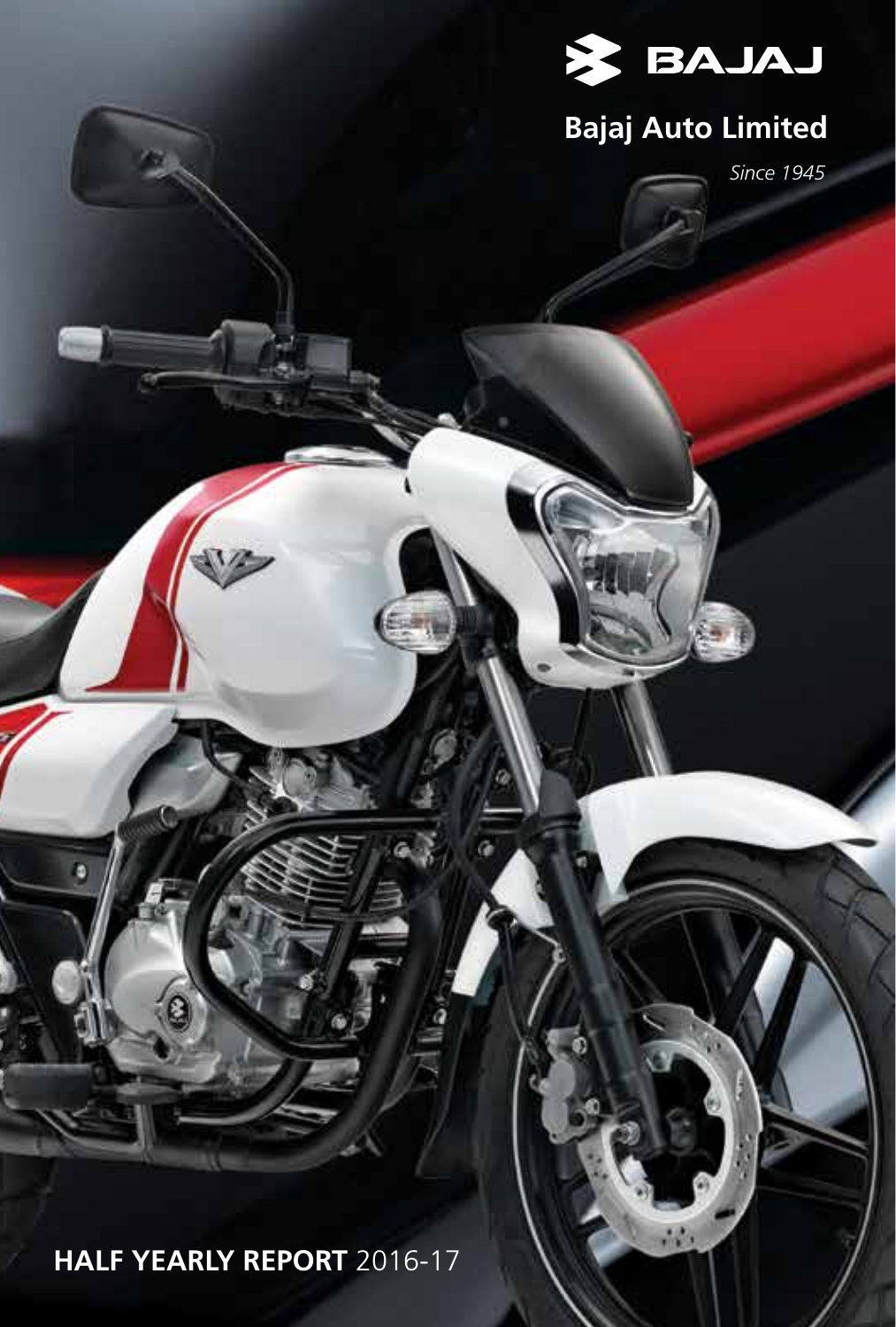## Dear Shareholder,

I am happy to share with you the financial results of your Company for the half year ended 30 September 2016.

Bajaj Auto once again delivered its **best ever Half yearly results**, with a strong performance across business verticals, especially in the domestic segment.

The Company recorded its

#### **Highest ever**

| <b>Turnover</b>          | ₹13,130 crore |
|--------------------------|---------------|
| <b>Operating EBITDA</b>  | ₹ 2.591 crore |
| <b>Operating Profit</b>  | ₹ 2.423 crore |
| <b>Profit before tax</b> | ₹ 2.926 crore |
| <b>Profit after tax</b>  | ₹ 2.101 crore |
|                          |               |

#### **EBITDA margin at 21.8% is the highest in the auto industry.**



The consolidated profit after tax, too, was the **highest ever** at ` **2,240 crore in H1/2016-17** as against ₹ 2,034 crore in H1/2015-16 – an increase of 10%.

As mandated by Ministry of Corporate Affairs (MCA), Company has, for the first time, adopted Indian Accounting Standards (Ind-AS) for FY 2016-17 with Ind-AS compliant comparatives for FY 2015-16. Accordingly, figures for previous year/period have been re-cast, wherever necessary.

#### **1. Summary of financial results**

|    |                               |                      |                           | $(3 \nvert n \text{ C}$ rore) |
|----|-------------------------------|----------------------|---------------------------|-------------------------------|
|    | <b>Particulars</b>            | <b>H1</b><br>2016-17 | H <sub>1</sub><br>2015-16 | <b>Full Year</b><br>2015-16   |
|    | A. Standalone results         |                      |                           |                               |
|    | Sales in numbers              | 2,026,678            | 2,069,625                 | 3,893,581                     |
|    | Turnover                      | 13,130               | 12,863                    | 24,957                        |
|    | Operating EBITDA              | 2,591                | 2,549                     | 5,044                         |
|    | Operating EBITDA %            | 21.8%                | 21.7%                     | 22.2%                         |
|    | Profit before tax             | 2,926                | 2,874                     | 5,547                         |
|    | Profit after tax              | 2,101                | 2,010                     | 3,930                         |
| В. | <b>Consolidated results</b>   |                      |                           |                               |
|    | Consolidated profit after tax | 2,240                | 2,034                     | 4,061                         |
|    |                               |                      |                           |                               |

### **2. Motorcycle highlights**

| <b>Particulars</b> | <b>H1</b><br>2016-17 | H1<br>2015-16 | <b>Full Year</b><br>2015-16 |
|--------------------|----------------------|---------------|-----------------------------|
| Domestic           | 1,128,425            | 955,148       | 1,898,957                   |
| Export             | 641.529              | 823,184       | 1,459,295                   |
| Total              | 1,769,954            | 1,778,332     | 3,358,252                   |

Motorcycle sales in the domestic market grew by **18%** in H1/2016-17 as against an industry growth of 13%. As a result, share in domestic market improved by ~130 bps.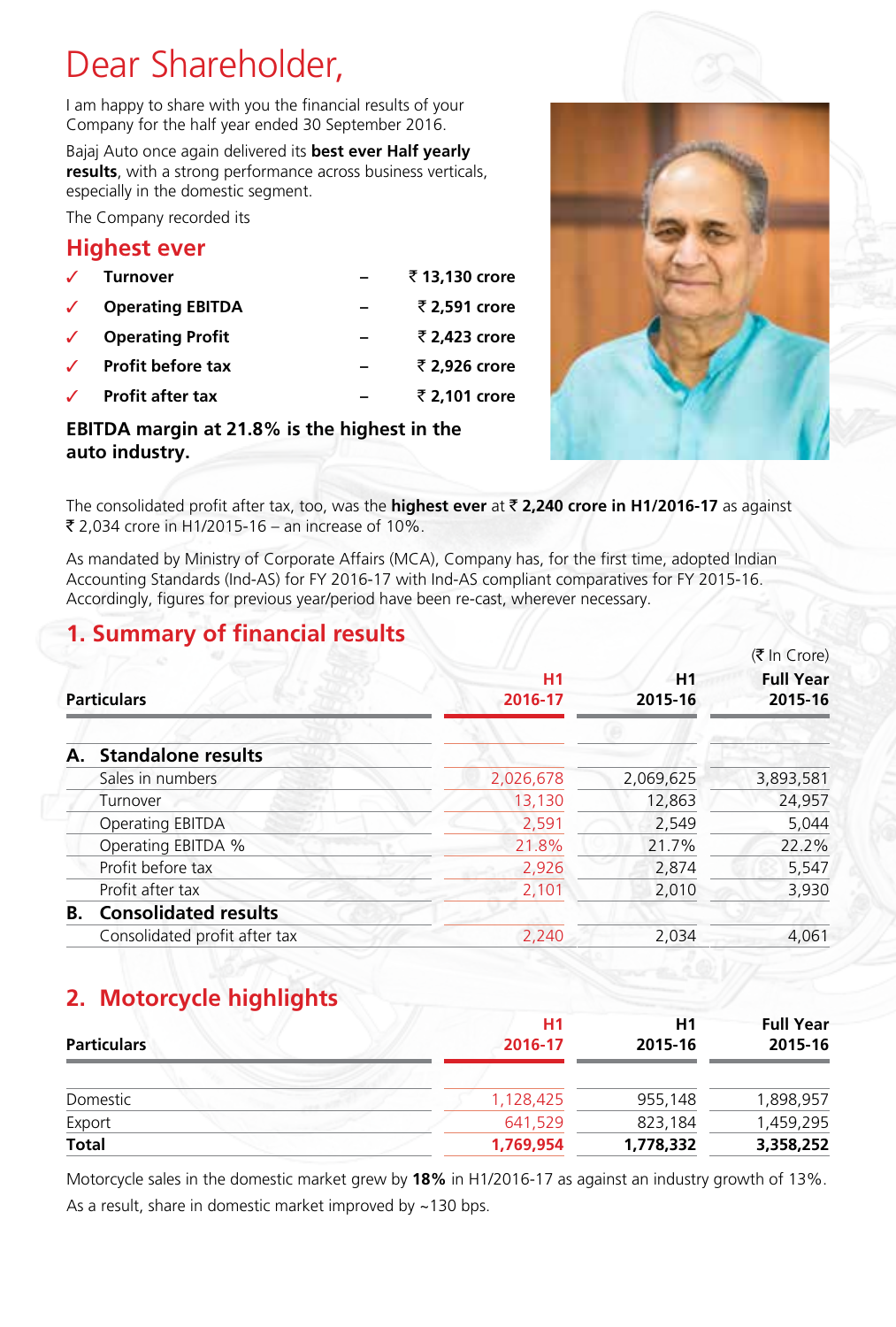During these six months,

- ✓ CT100 and Platina sold over 482,000 units; market share **~35%**.
- The newly launched "V15" sold over 143,000 units.
- Pulsars, along with the recently launched Avengers, sold over 428,000 units.
- Sale of KTM motorcycles, in India, recorded a growth of **19%**.

### **3. Commercial vehicle highlights**

| H1<br>2016-17 | H1<br>2015-16 | <b>Full Year</b><br>2015-16 |
|---------------|---------------|-----------------------------|
|               |               |                             |
| 149,587       | 117.832       | 254,995                     |
| 107.137       | 173,461       | 280,334                     |
| 256,724       | 291,293       | 535,329                     |
|               |               |                             |

Commercial vehicle sales in the domestic market was the **highest ever – 149,587 units** in H1/2016-17; a growth of **27%** as against an industry growth of 13%.

Company continued to be a market leader; overall share in domestic market was **~52%** as against 47% in 2015-16.

- ✓ Dominant share in domestic market in the In-city category; **~89%**.
- Market leader in small diesel carriers; share in domestic market at **~71%**.
- Share in domestic market of big diesel carriers at **~23%**.

#### **4. International business highlights**

| <b>Particulars</b>  | H <sub>1</sub><br>2016-17 | H1<br>2015-16 | <b>Full Year</b><br>2015-16 |
|---------------------|---------------------------|---------------|-----------------------------|
| Motorcycles         | 641,529                   | 823,184       | 1,459,295                   |
| Commercial vehicles | 107.137                   | 173,461       | 280,334                     |
| <b>Total</b>        | 748,666                   | 996.645       | 1,739,629                   |

Headwinds continued in the international markets.

However, Company continued to maintain significant market share in major international markets.

#### **5. Cash and cash equivalents**

As on 31 March 2016, surplus cash and cash equivalents stood at ₹ 9,085 crore. As against this, as on 30 September 2016, surplus cash and cash equivalents stood at ₹ 11,398 crore.

On this happy note, I wish you and your family a very happy Diwali and a prosperous New Year.

bahul kop

**Rahul Bajaj** Chairman 28 October 2016